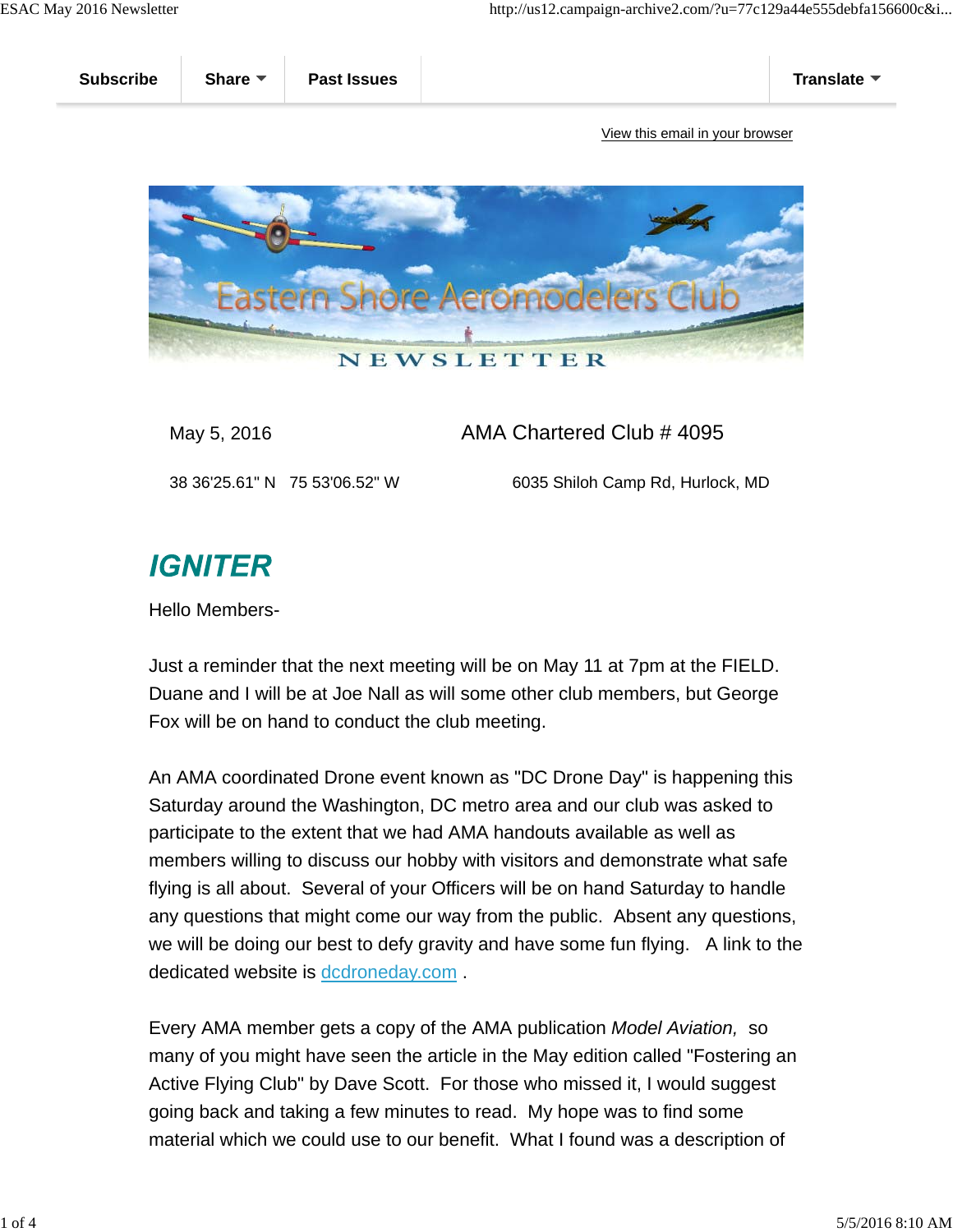the major things a club can do wrong is: forgetting how much a beginner wants to get into the air and failing to help him start flying as soon as possible; and trying to push beginners into larger airplanes and expensive equipment rather than allowing them to enjoy flying what they have. I think we pass with flying colors on that score, but what about things a successful club does well- do we do any of those things? That list includes things like members introducing themselves to visitors and inviting them to check our planes out; not focusing on all of the things that can go wrong at the field or looking down our noses at introductory airplanes. Our club passes that test as well ! Whew- I was looking for the punch line when the article ended, and I have to say again that while very little in life is perfect - our club manages to get pretty close. We keep the politics out of the way, we always have members willing to help a beginner out and we are an encouraging bunch of pilots. Thank you all!

See you at the field,

Jack





## A Meeting was called to order on . . .

April 13, 2016 at the train station at 7pm. The Treasurer reported \$2,309.04 in savings and \$3,354.22 in checking.

Some neighbor club events were announced: SAC Fun Fly / Auction was scheduled for May 1 and Marks has announced a June 12 Fun Fly.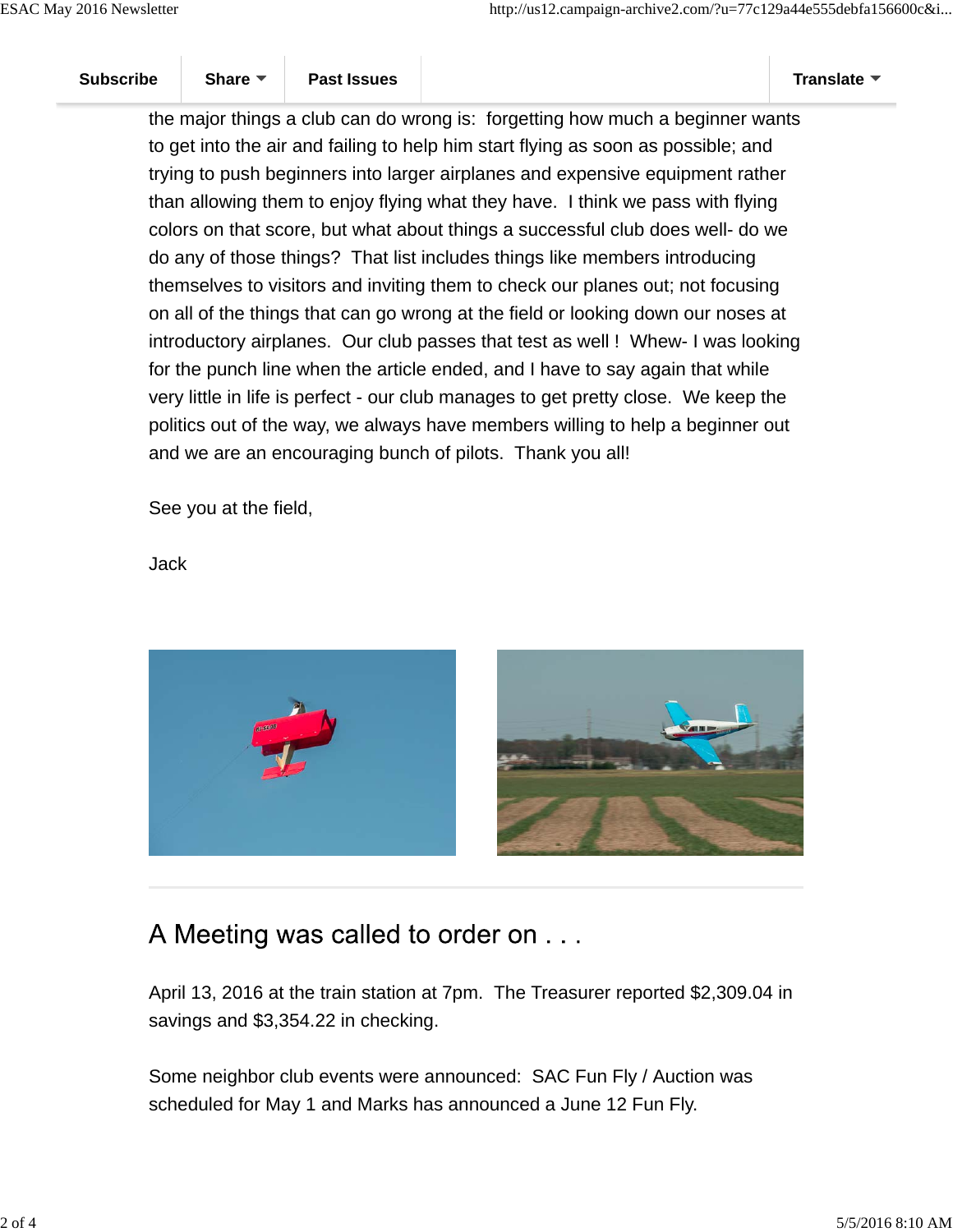has been suggested that we try something different than plaques since the competitions rapidly collect more plaques than they can possibly display. It was agreed that we pursue pricing on club pins / baseball caps and T shirts and purchase a supply in time for the upcoming events which will start mid June.

Members were apprised of the failure of several batteries which we use at the club charging station. Efforts will be taken to secure replacements so that we have ample power available.

There were no new members to welcome, and no complaints or business to discuss - so the meeting was called to a close at 7:22pm.

- May 11 --7pm -- Club Meeting -- AT THE FIELD
- June 8 -- 7pm -- Club Meeting -- AT THE FIELD
- June 18-19 -- IMAC Sanctioned Event
- July 13 -- 7 pm --Club Meeting at the Field
- August 10 -- 7pm --Club Meeting at the Field
- August 13-14 -- Jim Coll Memorial Stunt Contest
- August 20-21 -- IMAC **Competition**
- September 14 -- 7pm --Club Meeting at the Field-- Officer **Nominations**
- October 12 -- 7pm--Club Meeting -- AT THE TRAIN **STATION**
- November 9 -- 7pm --Club Meeting at the Train Station
- December 14 -- 7pm --Christmas Party Meeting